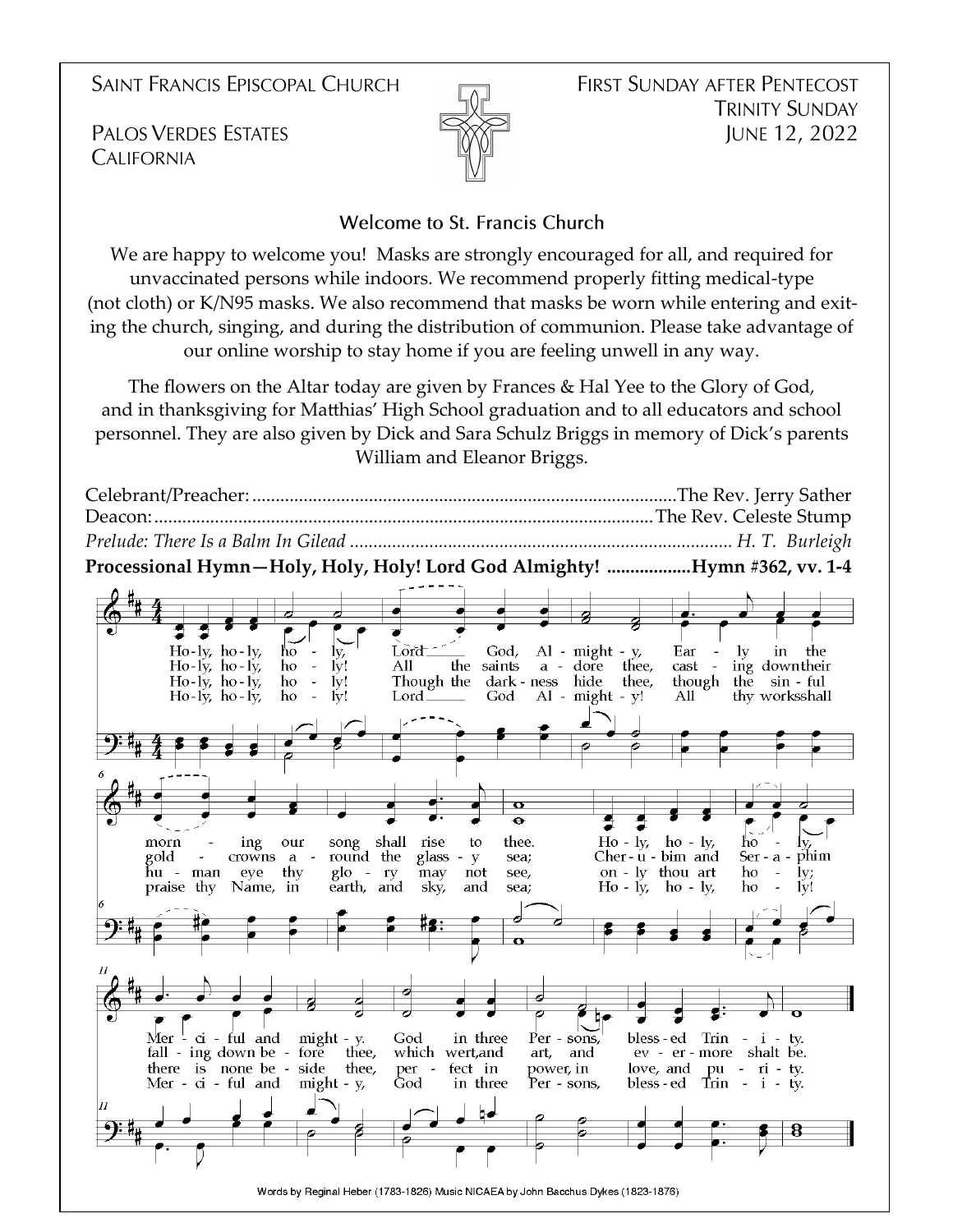| (this and all similar page refs. refer to Book of Common Prayer-the red book in the pew rack in front of you) |                                                |
|---------------------------------------------------------------------------------------------------------------|------------------------------------------------|
|                                                                                                               |                                                |
|                                                                                                               |                                                |
|                                                                                                               |                                                |
| Does not wisdom call,                                                                                         | when he had not yet made earth and fields,     |
| and does not understanding raise her voice?                                                                   | or the world's first bits of soil.             |
| On the heights, beside the way,                                                                               | When he established the heavens, I was there,  |
| at the crossroads she takes her stand;                                                                        | when he drew a circle on the face of the deep, |
| beside the gates in front of the town,                                                                        | when he made firm the skies above,             |
| at the entrance of the portals she cries out:                                                                 | when he established the fountains of the deep, |
| "To you, O people, I call,                                                                                    | when he assigned to the sea its limit,         |
| and my cry is to all that live.                                                                               | so that the waters might not transgress his    |
| The Lorp created me at the beginning of his                                                                   | command,                                       |
| work,                                                                                                         | when he marked out the foundations of the      |
| the first of his acts of long ago.                                                                            | earth,                                         |
| Ages ago I was set up,                                                                                        | then I was beside him, like a master worker;   |
| at the first, before the beginning of the earth.                                                              | and I was daily his delight,                   |
| When there were no depths I was brought forth,                                                                | rejoicing before him always,                   |
| when there were no springs abounding with                                                                     | rejoicing in his inhabited world               |
| water.                                                                                                        | and delighting in the human race."             |
| Before the mountains had been shaped,                                                                         |                                                |
| before the hills, I was brought forth-                                                                        |                                                |

| Since we are justified by faith, we have peace with God through our Lord Jesus Christ,         |
|------------------------------------------------------------------------------------------------|
| through whom we have obtained access to this grace in which we stand; and we boast in          |
| our hope of sharing the glory of God. And not only that, but we also boast in our suffer-      |
| ings, knowing that suffering produces endurance, and endurance produces character, and         |
| character produces hope, and hope does not disappoint us, because God's love has been          |
| poured into our hearts through the Holy Spirit that has been given to us.                      |
|                                                                                                |
| "Jesus said to the disciples, "I still have many things to say to you, but you cannot bear     |
| them now. When the Spirit of truth comes, he will guide you into all the truth; for he will    |
| not speak on his own, but will speak whatever he hears, and he will declare to you the         |
| things that are to come. He will glorify me, because he will take what is mine and declare it  |
| to you. All that the Father has is mine. For this reason I said that he will take what is mine |
| and declare it to you."                                                                        |
|                                                                                                |
|                                                                                                |
|                                                                                                |
|                                                                                                |

The Peace....................................................................................................................................... p. 332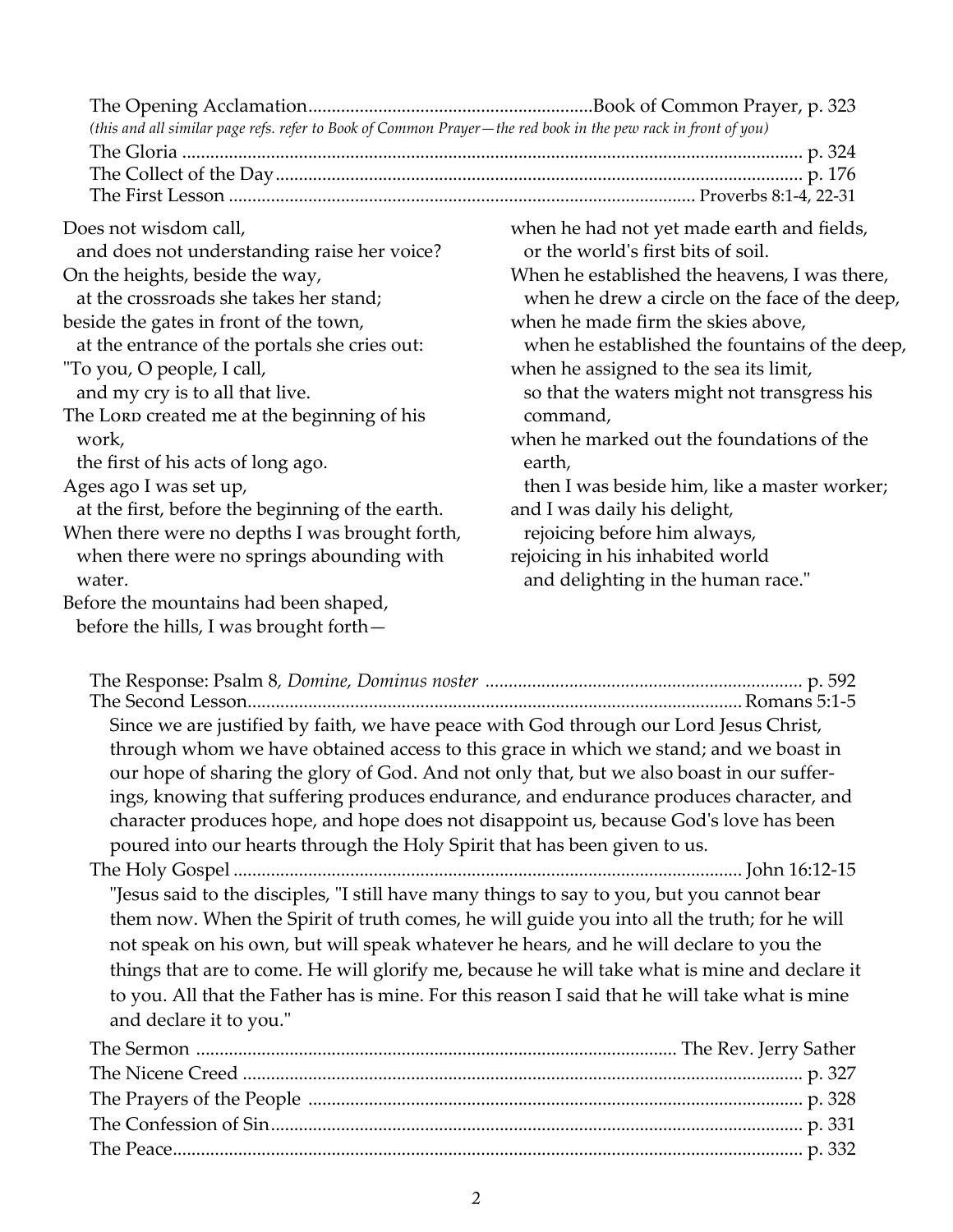Welcome and Announcements

| The Great Thanksgiving<br>. p. 333                                                                                                                                                                                                                                                                                                                            |
|---------------------------------------------------------------------------------------------------------------------------------------------------------------------------------------------------------------------------------------------------------------------------------------------------------------------------------------------------------------|
| The Sanctus<br>p. 334                                                                                                                                                                                                                                                                                                                                         |
| The clergy will carry the Sacrament to anyone in the congregation who is unable to come forward<br>for Holy Communion. Please inform one of the ushers if you would like to be served at your seat.<br>Gluten-free Communion wafers are now carried alongside regular wafers at Holy Communion.<br>If you require one of these, simply ask at the Altar rail. |
|                                                                                                                                                                                                                                                                                                                                                               |
| Closing Hymn: All Creatures of Our God and King Hymn #400, vv. 1, 4-5, 7                                                                                                                                                                                                                                                                                      |
|                                                                                                                                                                                                                                                                                                                                                               |
| $\mathbf o$                                                                                                                                                                                                                                                                                                                                                   |
| lift<br>All<br>God and<br>up your voic - es,<br>let<br>crea - tures<br>ot<br>our<br>King,<br><b>us</b><br>Dear<br>mo - ther earth, you<br>day<br>fold your bless - ings<br>$\rm{dav}$<br>by<br>$un -$<br>on                                                                                                                                                   |
| our<br>you with mer - cy<br>$\pi$ $\sin$<br>o - thers, take your<br>All<br>heart,<br>for<br>in vour                                                                                                                                                                                                                                                           |
| all things their cre - a - tor<br>Let<br>bless,<br>and<br>wor-ship him in hum-ble-                                                                                                                                                                                                                                                                            |
|                                                                                                                                                                                                                                                                                                                                                               |
|                                                                                                                                                                                                                                                                                                                                                               |
| sing;<br>$al - le - lu - ia!$<br>Bright<br>Al-le - lu - ia,<br>$burn - ing$<br>with<br>gold - en<br>sun<br>praise him,<br>$Al - le - lu -$<br>flowers and fruits that<br>ia!<br>All<br>$O_{\text{max}}$<br>in<br>way,<br>vou                                                                                                                                  |
| All<br>$Al - le - lu - ia!$<br>sing now:<br>that pain<br>and<br>you<br>sor - row<br>$0$ <sub>—</sub><br>part,<br>praise him,<br>$Al - le - lu - ia!$<br>the<br>Fa - ther, praise the<br>Praise<br>God<br>$O_{\text{max}}$<br>ness,                                                                                                                            |
|                                                                                                                                                                                                                                                                                                                                                               |
| $\Omega$                                                                                                                                                                                                                                                                                                                                                      |
| moon that<br>praise him,<br>sil - ver<br>gent - ly<br>gleams,<br>$\circ$ $\overline{\phantom{a}}$<br>beams,<br>pale<br>$\circ$ —                                                                                                                                                                                                                              |
| them his<br>let<br>$g$ lo - ry<br>$al - so$<br>grow,<br>God, and<br>bear,<br>praise<br>cast<br>him your<br><b>on</b><br>care:                                                                                                                                                                                                                                 |
| Spi - rit,<br>Three<br>Son,<br>praise the<br>$\mathbf{in}$<br>and<br>One: $\qquad \qquad$<br>12                                                                                                                                                                                                                                                               |
|                                                                                                                                                                                                                                                                                                                                                               |
|                                                                                                                                                                                                                                                                                                                                                               |
| $Al - le - lu - ia$<br>al - le - lu - ia.<br>him.<br>al - le - lu<br>ia!<br>praise                                                                                                                                                                                                                                                                            |

Text: Francis of Assisi (1182-1226), tr. William H. Draper (1855-1933). Music: "Lasst uns erfreuen", 1623; adapt. and harm. Ralph Vaughan Williams (1872-1958)

*Postlude: He Never Failed Me Yet .........................................................................................Robert Ray*